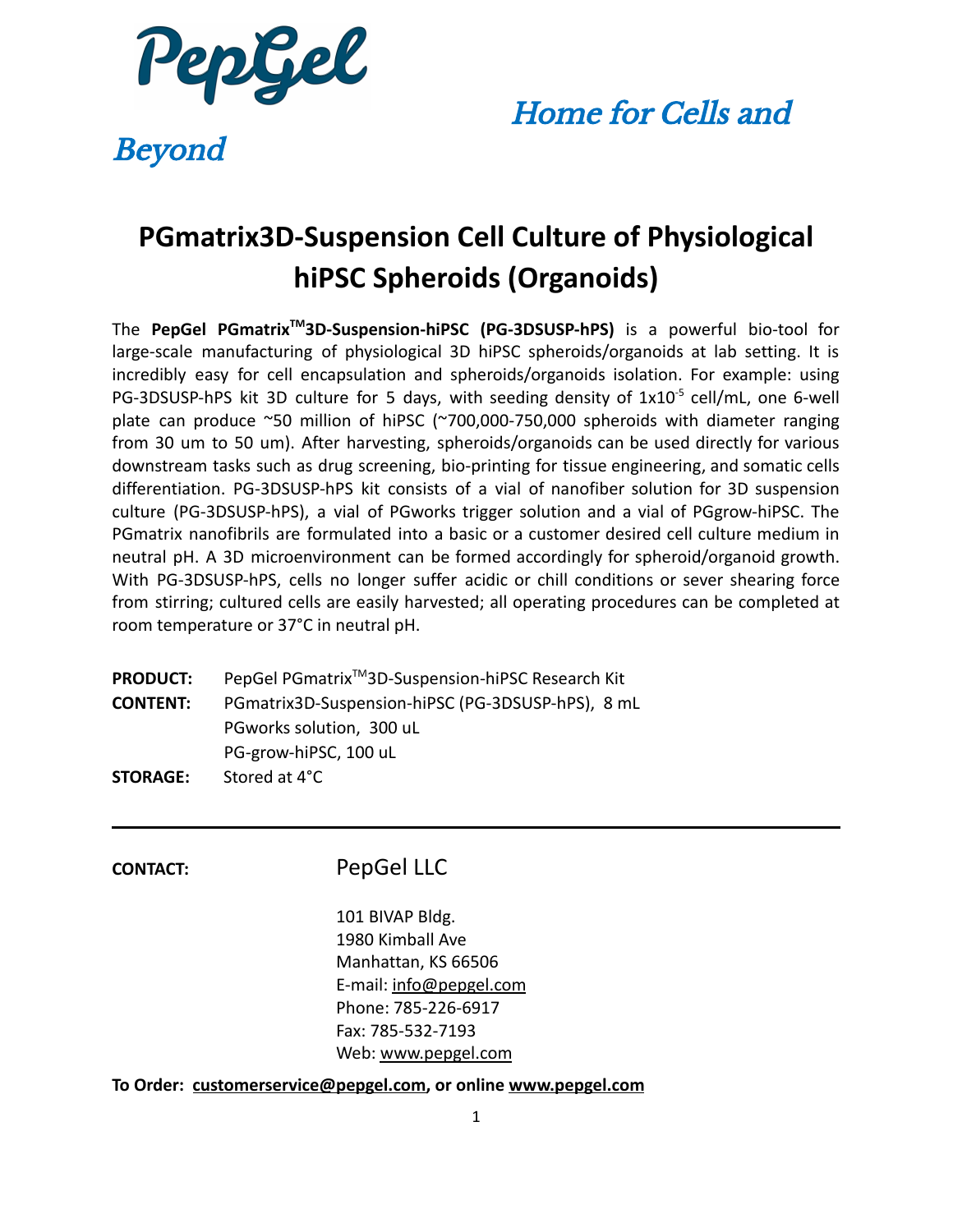

# Beyond

A. **3D Suspension hiPSC Culture Protocol -** example of two wells of a 6-well plate with PGmatrix 3D-Suspension-hiPSC Kit.

Bring the PGmatrix3D-Suspension-hiPSC kit (PG-3DSUSP-hPS and PGworks) and culture medium to room temperature or 37 °C; add growth factors at customer preference to the culture medium to make complete culture medium.

- **Step 1** Prepare 5.2 mL cell suspension Mixture A (Illustration 1) using the complete culture medium at a cell density of  $(1.5-2)$  x10<sup>5</sup> cell/mL.
- **Step 2 Cell Encapsulation:** Add 2.6 mL PG-3DSUSP-hPS solution to the Mixture A from Step 1 at 1:2 (PG-3DSUSP-hPS: Mixture A) to make Mixture B.
- **Step 3** Add 78 μL PGworks to the Mixture B from Step 2 at 1:100 (PGworks : Mixture B) to make Mixture C with a final cell density of 1 x  $10^5$  -1.5 x  $10^5$  cell/mL.
- **Step 4** Transfer the Mixture C to two wells of a 6 well-plate, 3.94 mL for each well.
- **Step 5** Incubate the 6-well plate at 37 °C (5% CO<sub>2</sub>) for cell culture. Culturing duration can be 4-6 days, depending on cell growth.
- **Step 6** Two to Three (2-3) mL complete culture medium can be added to one well of 6-well plate to feed cells at day 1, day 3 and day 4, respectively, pipet GENTLY to distribute the fresh medium uniformly into the 3D suspension culture medium, then harvest cells by day 5. (Maximum volume of suspension culture medium per well for 6-well plate can be 10-11 mL)
- **NOTE**: \* To avoid introducing air bubbles for each step, keep pipetting within the solution or mixture and pipet gently.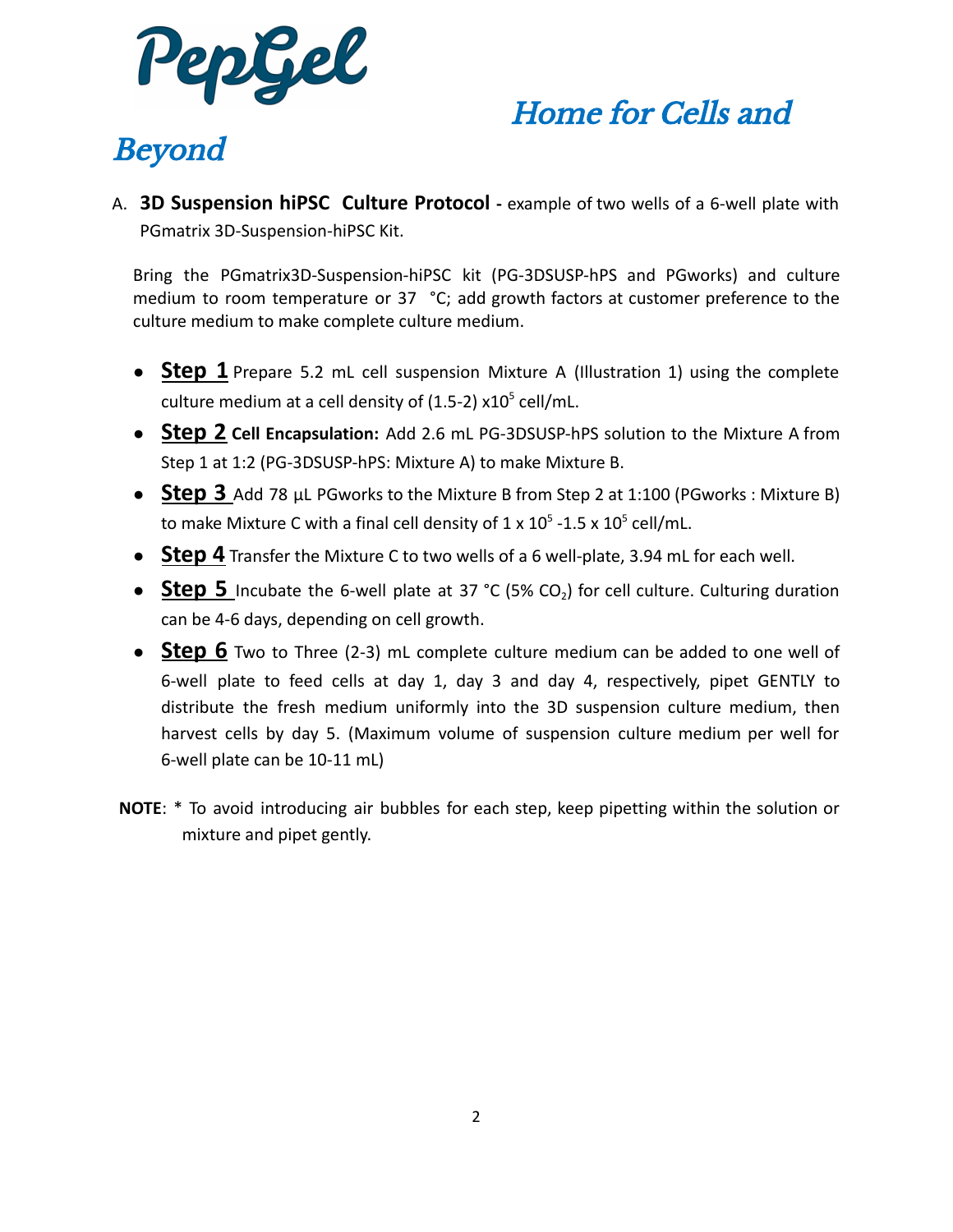

# Beyond

#### **Illustration 1. PGmatrix3D-Suspension-hiPSC Cell Culture–example for 6 well plate**

(Pipet without introducing air bubble)

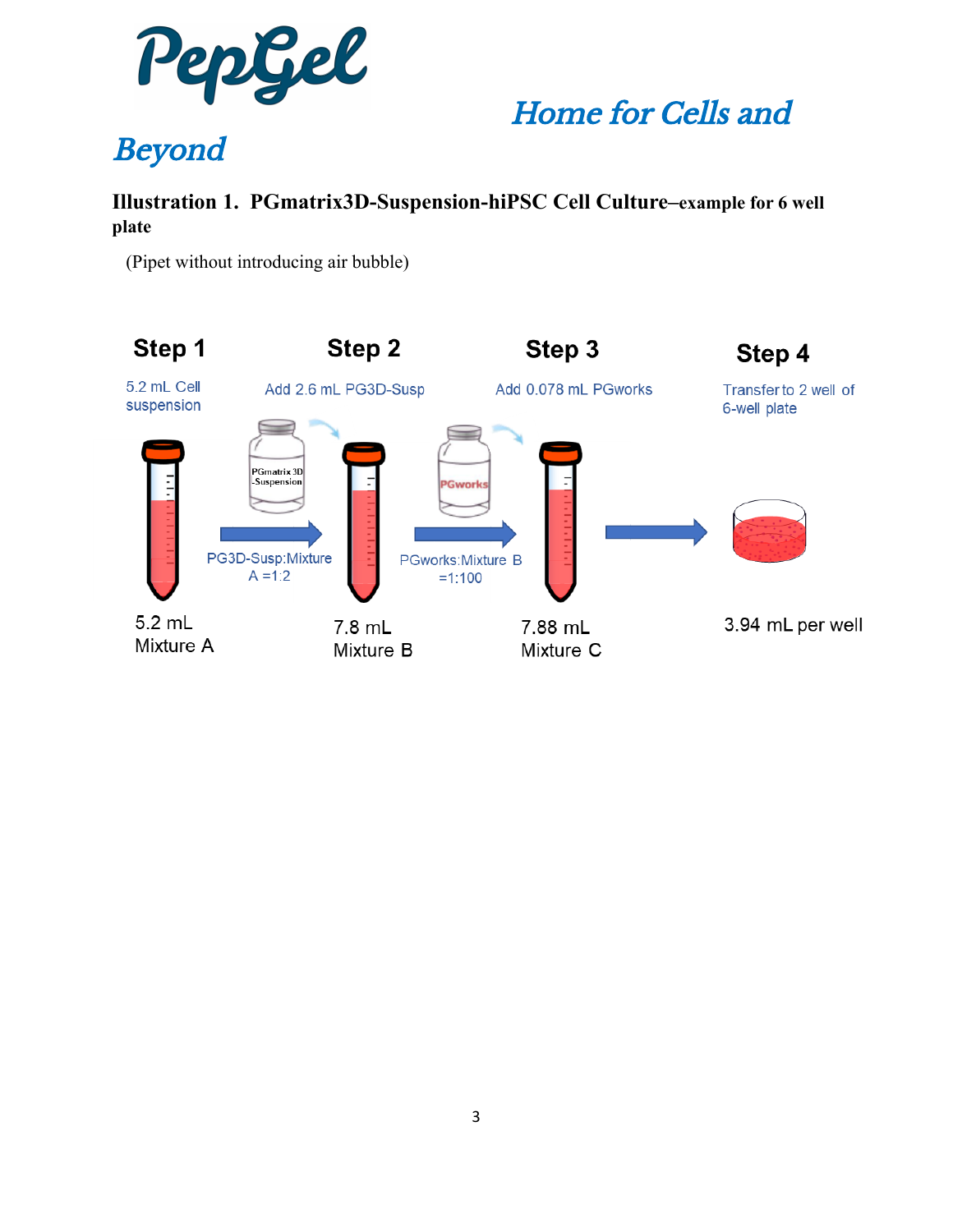

# Beyond

#### B. **Cell Recovery**

- **Step 1 Disruption:** Mechanically disrupt the 3D suspension culture medium **THOROUGHLY** by pipetting. Then transfer the mixture to a 15 mL conical centrifuge tube (NOTE: 15 mL tube size is only for 1 well of 6-well plate, large size tube should be used for multiple wells).
- **Step 2 Rinse:** Use 2 mL Dulbecco's Phosphate-Buffered Saline (DPBS, without Mg<sup>2+</sup> /  $Ca<sup>2+</sup>$ ) to rinse the well and combine the solution to the centrifuge tube.
- **Step 3 Centrifuge:** Centrifuge at 600 g-700 g for 5 min by using swing bucket centrifuge. Discard the supernatant and collect the cell organoid-like spheroids pellet.

**Notes:** For passage or cyropreservation, 1X TrypLE solution is recommended to dissociate the hiPSC spheroids, or use the spheroids as they are. Recommend trypsinization procedure for hiPSC spheroids: 6-7 mL 1X TrypLE solution per well for 6 well plate and incubate at 37 °C for 15 min.

Details on Spheroid breakup can be found on Page 8 at PGmatrix-hiPSC protocol. [http://www.pepgel.com/PDF/hiPSC\\_qualified\\_PGmatrix\\_Using\\_Guides\\_04\\_2022.pdf](http://www.pepgel.com/PDF/hiPSC_qualified_PGmatrix_Using_Guides_04_2022.pdf)

#### C. **Conditioned Medium Recovery**

- **Step 1 Disruption:** Mechanically disrupt the 3D suspension culture medium **THOROUGHLY** by pipetting. Then transfer the mixture to a 15 mL conical centrifuge tube (NOTE: 15 mL tube size is only for 1 well of 6-well plate, large size tube should be used for multiple wells).
- **Step 2 Centrifuge:** Centrifuge at 600 g-700 g for 5 min by using swing bucket centrifuge. Collect the supernatant as the conditioned medium and cell pellet separately.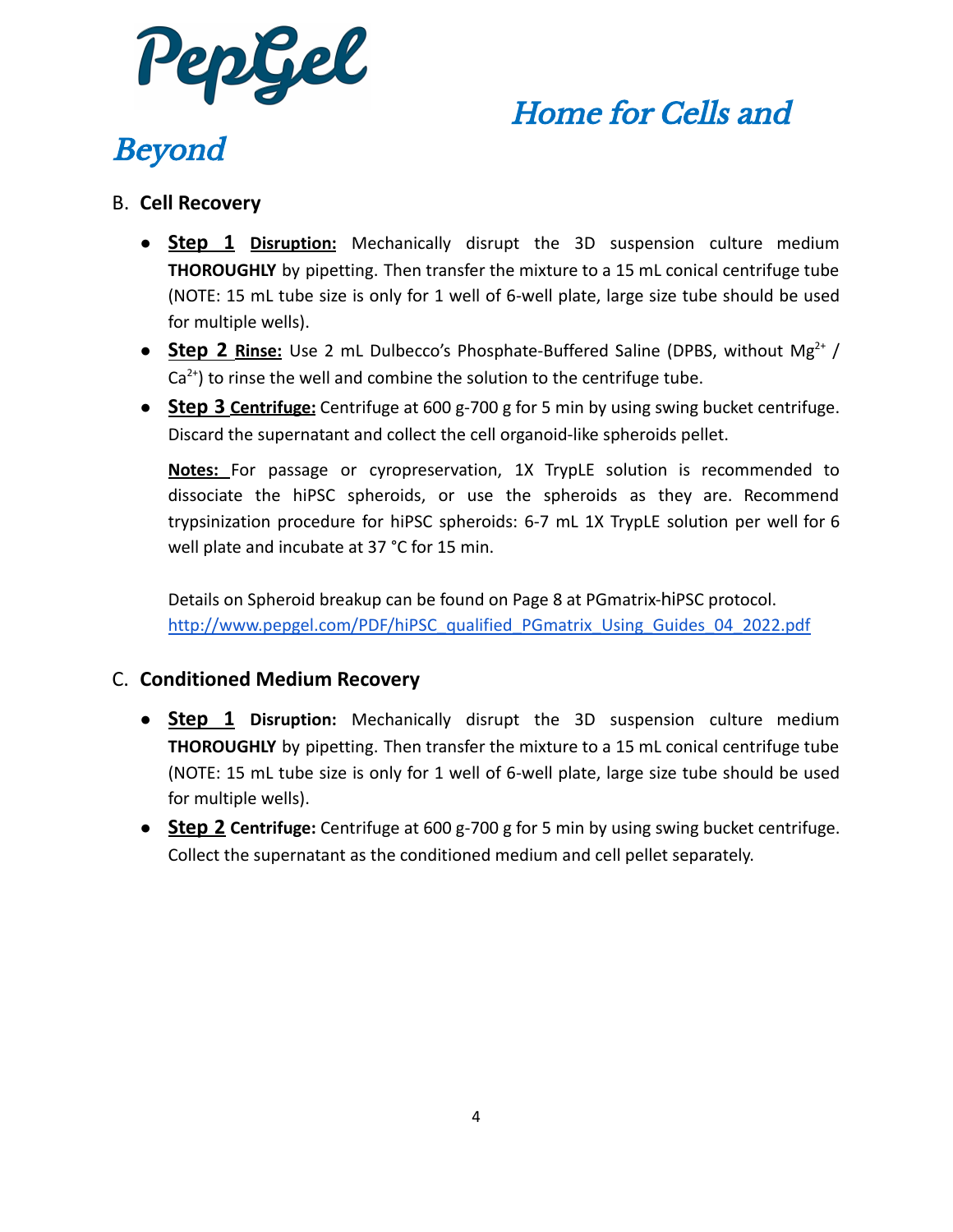

## Beyond

D. **Example of physiological spheroids culturing in PG-3DSUSP-hPS system**

**Figure 1. hiPSC spheroids presents physiological spherical morphologies**



**Table 1. Cell growth performance in PG-3DSUSP-hPS system**

| <b>Cell line</b>    | <b>Seeding</b>  | <b>Culture basal</b> | <b>Culturing</b> | Viability | Proliferation | <b>Harvested</b>          |
|---------------------|-----------------|----------------------|------------------|-----------|---------------|---------------------------|
|                     | density         | medium               | <b>Duration</b>  |           |               | cell per well             |
|                     | (cell/mL)       |                      | (days)           |           |               |                           |
| hiPSC derived from  | $1 \times 10^5$ | mTeSR Plus           | 5.               | 93%-97%   | $16-18$       | $7.0 - 7.5.0 \times 10^6$ |
| Fibroblast (Applied |                 |                      |                  |           |               |                           |
| Stem Cell)          |                 |                      |                  |           |               |                           |

**Note:** Results reported here are for hiPSCs from Applied StemCell using 6 well plate under culturing condition at 37°C and 5% CO<sub>2</sub> and can be used as reference. The optimum culturing duration depends on cell lines and cell growth.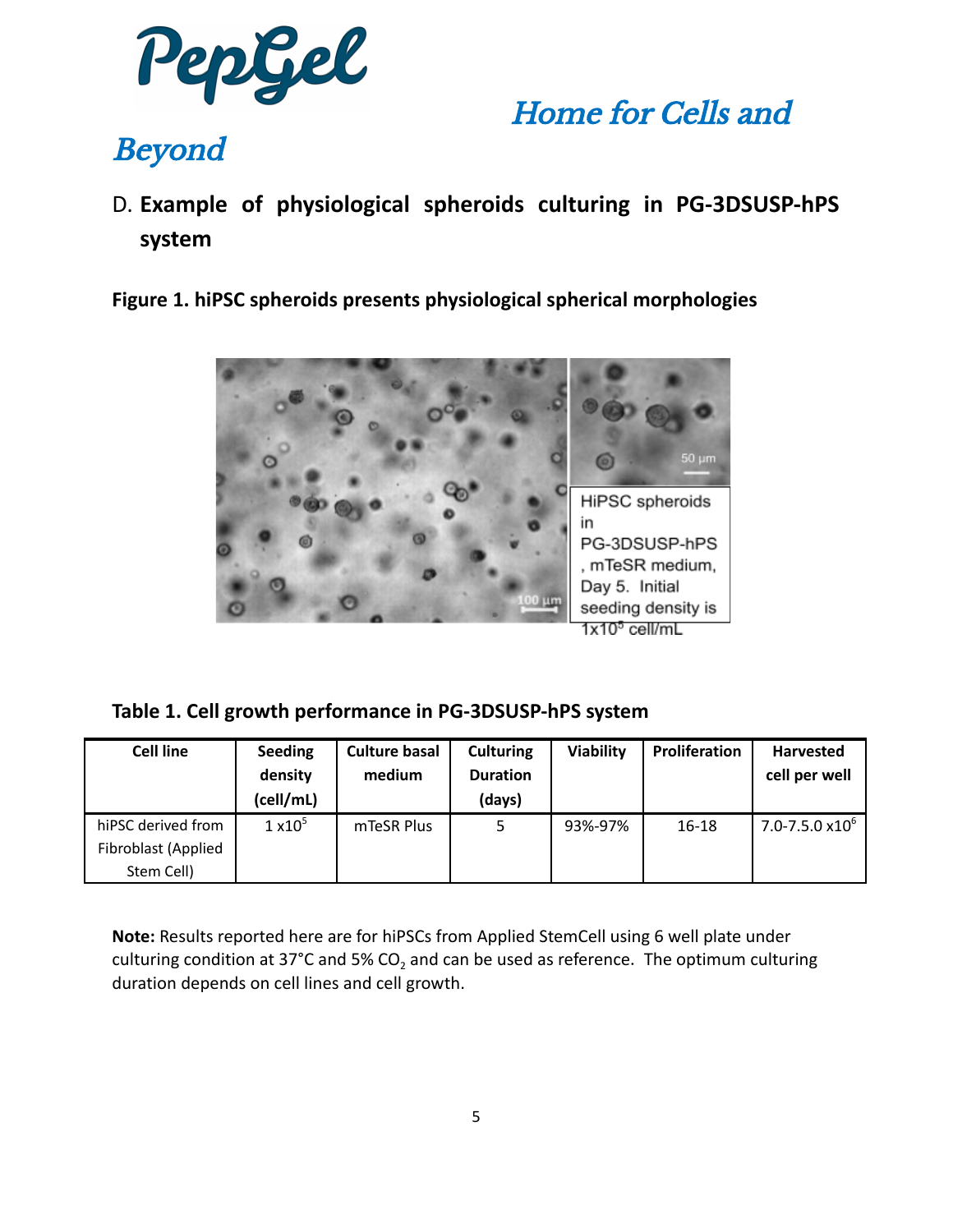

## Beyond

#### **REFERENCE**

- 1. Soltantabar P, Calubaquib EL, Mostafavi E, Ghazavi A, Stefan MC. Heart/liver-on-a-chip as a model for the evaluation of cardiotoxicity induced by chemotherapies. Organs-on-a-Chip. 2021 Nov 1;3:100008.
- 2. Li Q, Qi G, Liu X, Bai J, Zhao J, Tang G, Zhang YS, Chen‐Tsai R, Zhang M, Wang D, Zhang Y. Universal Peptide Hydrogel for Scalable Physiological Formation and Bioprinting of 3D Spheroids from Human Induced Pluripotent Stem Cells. Advanced Functional Materials. 2021:2104046.
- 3. Carter T, Qi G, Wang W, Nguyen A, Cheng N, Ju YM, Lee SJ, Yoo J, Atala A, Sun XS. Self-Assembling Peptide Solution Accelerates Hemostasis. Advances in Wound Care. 2020. [\(https://www.liebertpub.com/doi/abs/10.1089/wound.2019.1109\)](https://www.liebertpub.com/doi/abs/10.1089/wound.2019.1109)
- 4. Harrison R, Luckett J, Marsh S, Lugo Leija HA, Salih S, Alkharji R, Sottile V. Magnetically Assisted Control of Stem Cells Applied in 2D, 3D and In Situ Models of Cell Migration. Molecules. 2019 Jan;24(8):1563.
- 5. Zhu Q, Hamilton M, Vasquez B, He M. 3D-printing enabled micro-assembly of a microfluidic electroporation system for 3D tissue engineering. Lab on a Chip. 2019;19(14):2362-72.
- 6. Thippabhotla S, Zhong C, He M. 3D cell culture stimulates the secretion of in vivo like extracellular vesicles. Scientific reports. 2019 Sep 10;9(1):1-4.
- 7. Xu J, Qi G, Sui C, Wang W, Sun X. 3D h9e peptide hydrogel: An advanced three-dimensional cell culture system for anticancer prescreening of chemopreventive phenolic agents. Toxicology in Vitro. 2019 Dec 1;61:104599.
- 8. Li L, Liu G, Timashev P, Sun XS, Criswell T, Atala A, Zhang Y. Biofabrication of tissue-specific extracellular matrix proteins to enhance the expansion and differentiation of skeletal muscle progenitor cells. Applied Physics Reviews. 2019 Jun 26;6(2):021309.
- 9. Nethercott HE, Brick DJ, Schwartz PH. Immunocytochemical analysis of human pluripotent stem cells. Human Pluripotent Stem Cells: Methods and Protocols. 2011:201-20.
- 10. Liang J, Liu G, Wang J, Sun XS. Controlled release of BSA-linked cisplatin through a PepGel self-assembling peptide nanofiber hydrogel scaffold. Amino acids. 2017 Dec 1;49(12):2015-21.
- 11. Liang J, Sun XS, Yang Z, Cao S. Anticancer drug camptothecin test in 3D hydrogel networks with HeLa cells. Scientific reports. 2017 Feb 1;7(1):1-9.
- 12. Miller PG, Shuler ML. Design and demonstration of a pumpless 14 compartment microphysiological system. Biotechnology and bioengineering. 2016